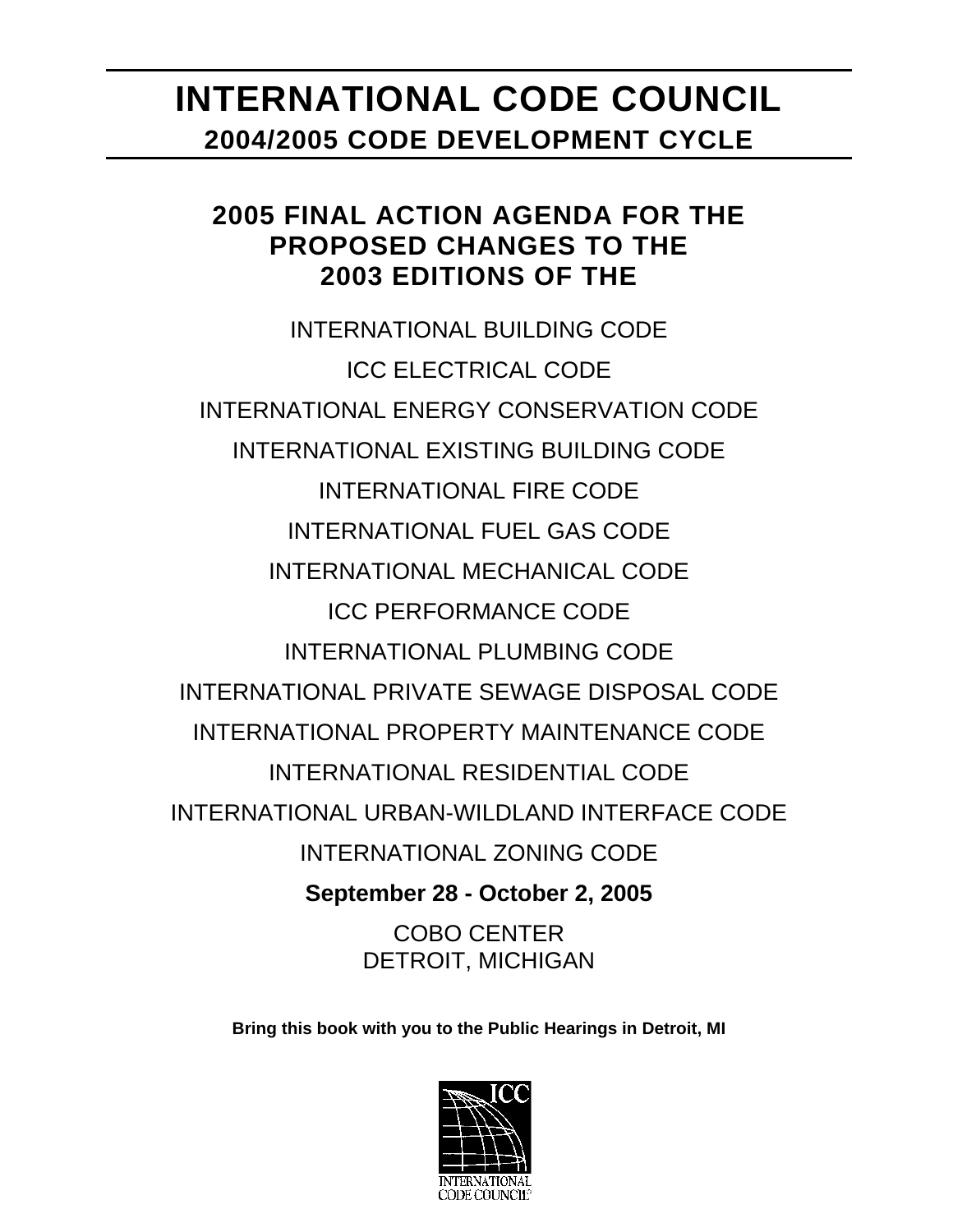#### *First Printing*

#### Publication Date: July, 2005

### Copyright © 2005 by International Code Council, Inc.

ALL RIGHTS RESERVED. This 2005 Final Action Agenda is a copyrighted work owned by the International Code Council, Inc. Without advance written permission from the copyright owner, no part of this book may be reproduced, distributed, or transmitted in any form or by any means, including, without limitations, electronic, optical or mechanical means (by way of example and not limitation, photocopying, or recording by or in an information storage retrieval system). For information on permission to copy material exceeding fair use, please contact: Publications, 4051 West Flossmoor Road, Country Club Hills IL, 60478-5795 (Phone 800-ICC-SAFE).

Trademarks: "International Code Council," the "International Code Council" logo are trademarks of the International Code Council, Inc.

PRINTED IN THE U.S.A.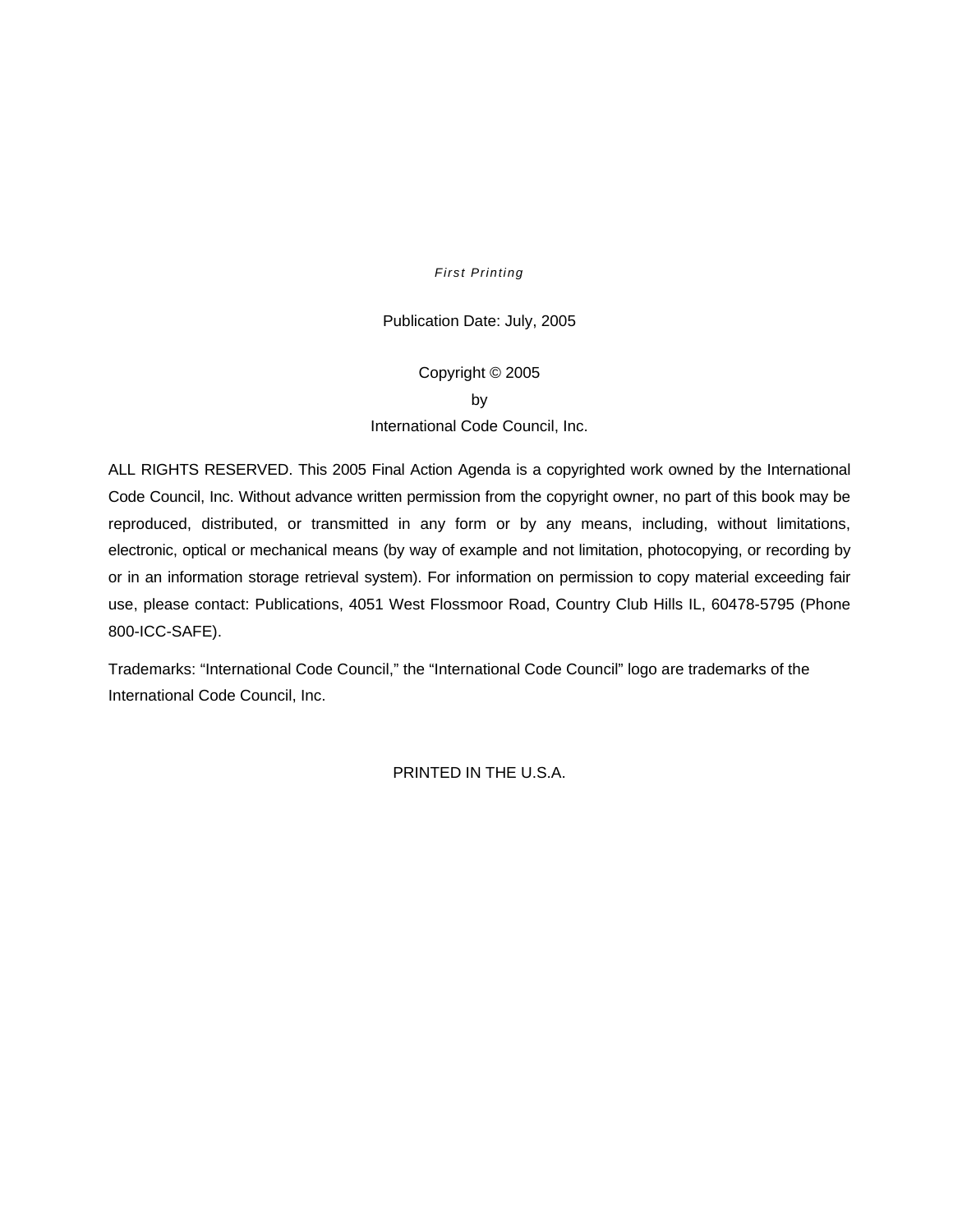# TABLE OF CONTENTS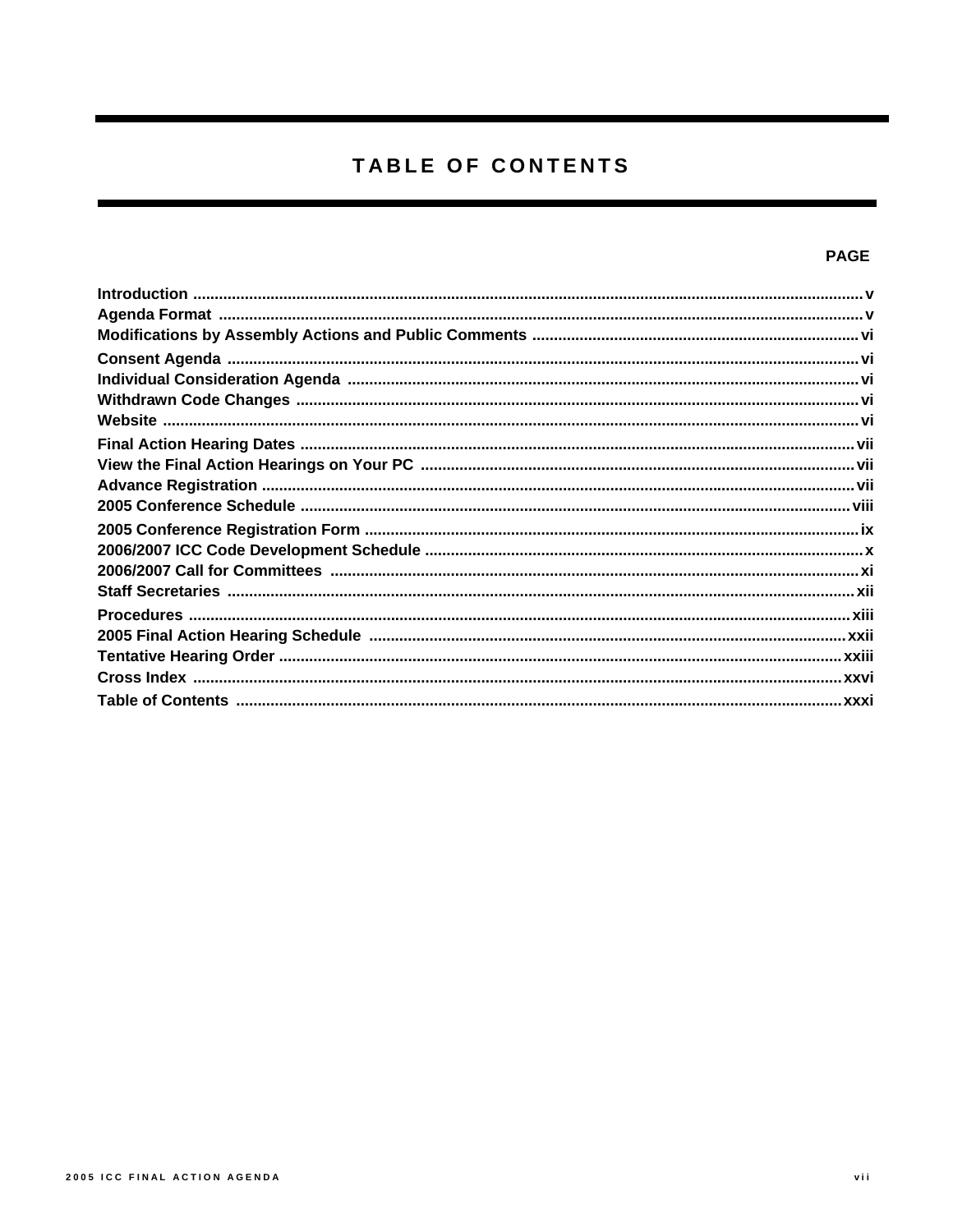### **INTRODUCTION**

This publication contains the Final Action Agenda for consideration at the Final Action Hearings of the International Code Council on September 28-October 2, 2005 at the COBO Center in Detroit, Michigan (see page viii).

It contains information necessary for final action consideration of the proposed code changes which have been considered in the ICC Code Development Hearings held on February 22-March 4, 2004 at the Millennium Hotel in Cincinnati, Ohio. More specifically, this agenda addresses final action consideration for proposed code changes to the *International Building Code, ICC Electrical Code, International Energy Conservation Code, International Existing Building Code, International Fire Code, International Fuel Gas Code, International Mechanical Code, ICC Performance Code, International Plumbing Code, International Private Sewage Disposal Code, International Property Maintenance Code, International Residential Code, International Urban-Wildland Interface Code,* and *International Zoning Code,* considered by the respective Code Committee at the Code Development Hearings.

### **AGENDA FORMAT**

The Final Action Agenda includes the Consent Agenda and the Individual Consideration Agenda. The Consent Agenda is comprised of proposed changes to the 2003 editions of the International Codes (including 2004 Supplement), which did not receive a successful assembly action or public comment and therefore are not listed on the Individual Consideration Agenda.

The Individual Consideration Agenda is comprised of proposed changes to the 2003 editions of the International Codes (including 2004 Supplement), which received a successful assembly action or received a public comment in response to the Code Committee's action at the Code Development Hearings.

Items on the Individual Consideration Agenda are published with information as originally published for the Code Development Hearing as well as the published hearing results. Following the hearing results is the reason that the item is on the Individual Consideration Agenda followed by the public comments which were received.

Public testimony will follow the *ICC Code Development Process for the International Codes* as published on page xiii. Refer to the tentative hearing order on page xxiii.

**NOTICE:** If you or your companions require special accommodations to participate fully, please advise ICC of your needs.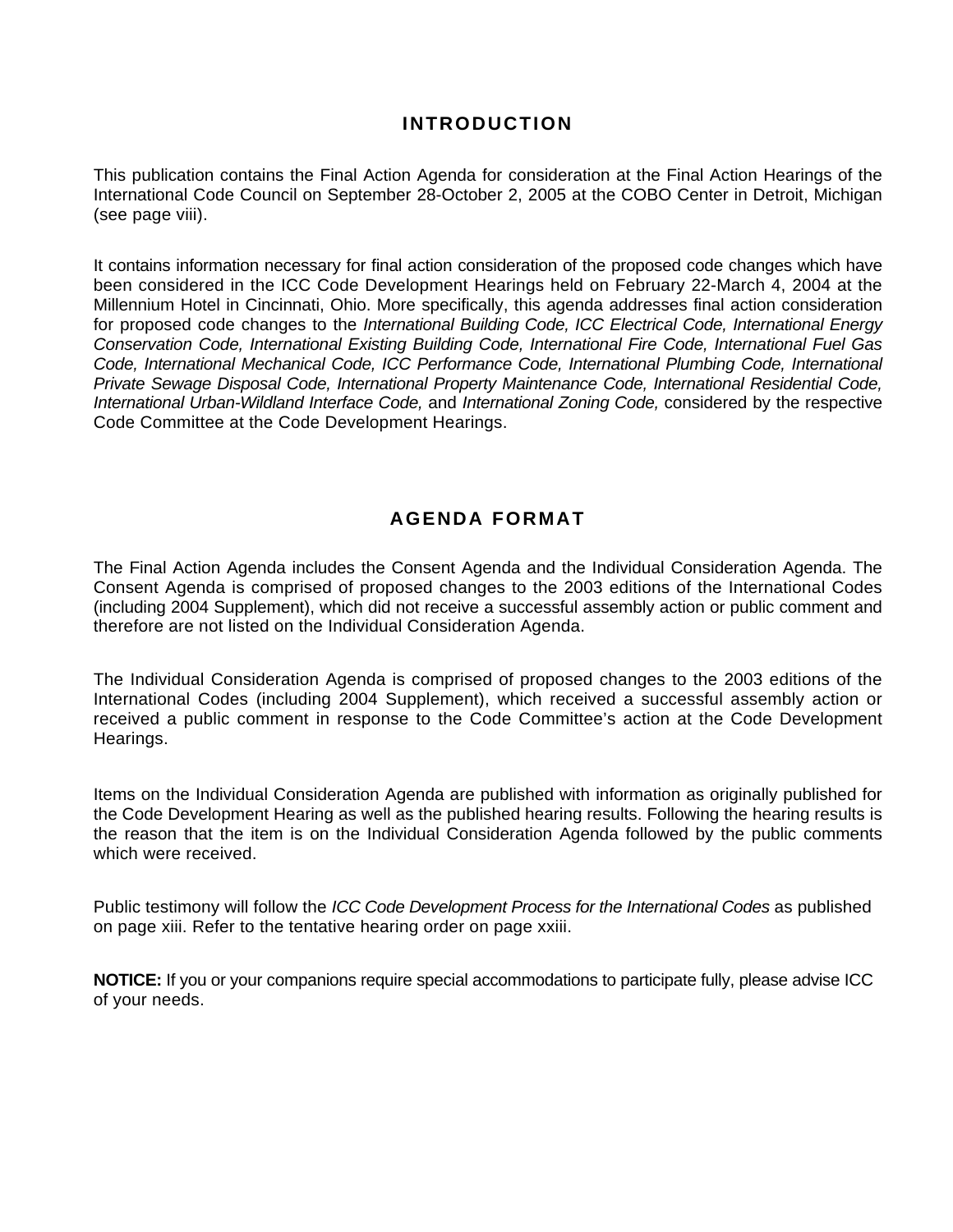### **MODIFICATIONS BY ASSEMBLY ACTION AND PUBLIC COMMENT**

The *ICC Code Development Process for the International Codes* allows modifications to be proposed by the assembly at the Code Development Hearings and by a public comment to code changes for consideration on the Individual Consideration Agenda at the Final Action Hearings. Therefore, some proposed changes may have up to five possible motions - Approval as Submitted, Approval as Modified by the Code Committee, Approval as Modified by a successful Assembly Action, Approval as Modified by a Public Comment, or Disapproval.

### **CONSENT AGENDA**

The Final Action Consent Agenda consists of proposals which have neither an assembly action nor public comments. The Final Action Consent Agenda will be placed before the assembly with a single motion for final action in accordance with the results of the Code Development Hearing.

### **INDIVIDUAL CONSIDERATION AGENDA**

The Final Action Individual Consideration Agenda is comprised of proposals which have an assembly action or public comment. This includes code changes which affect only one code (i.e. P8-04/05) and code changes which affect multiple codes and were considered individually at the Code Development Hearings by the respective Code Committee (i.e. P22-04/05). Where a public comment was submitted to both parts of the code change proposal (i.e. P22-04/05), the code change is heard with the code in which the proposal was originally published, but each public comment is considered separately. In some cases, code change proposals which affect multiple codes received a public comment to only one code (i.e. RB176-04/05). In such cases, the public comment to the code change is heard with the code that is the subject of the public comment (in this case, the IRC-B/E). All proposed changes on the Individual Consideration Agenda shall be placed before the assembly for individual consideration of each item. The hearing order is found on page xxiii and the agenda starts on page 1.

### **WITHDRAWN CODE CHANGES**

In addition to the code changes listed as <sup>"</sup>Withdrawn by Proponent<sup>"</sup> in the 2005 Report of the Public Hearing, the following code changes have been subsequently withdrawn by the proponent: FS190 Part I, FS190 Part II, M84.

### **ICC WEBSITE - WWW.ICCSAFE.ORG**

While great care has been exercised in the publication of this document, there may be errata posted for the Final Action Agenda. Errata, if any, identified prior to the Final Action Hearings will be posted on the ICC website at www.iccsafe.org. Users are encouraged to periodically review the ICC Website for updates to errata to the 2005 Final Action Agenda.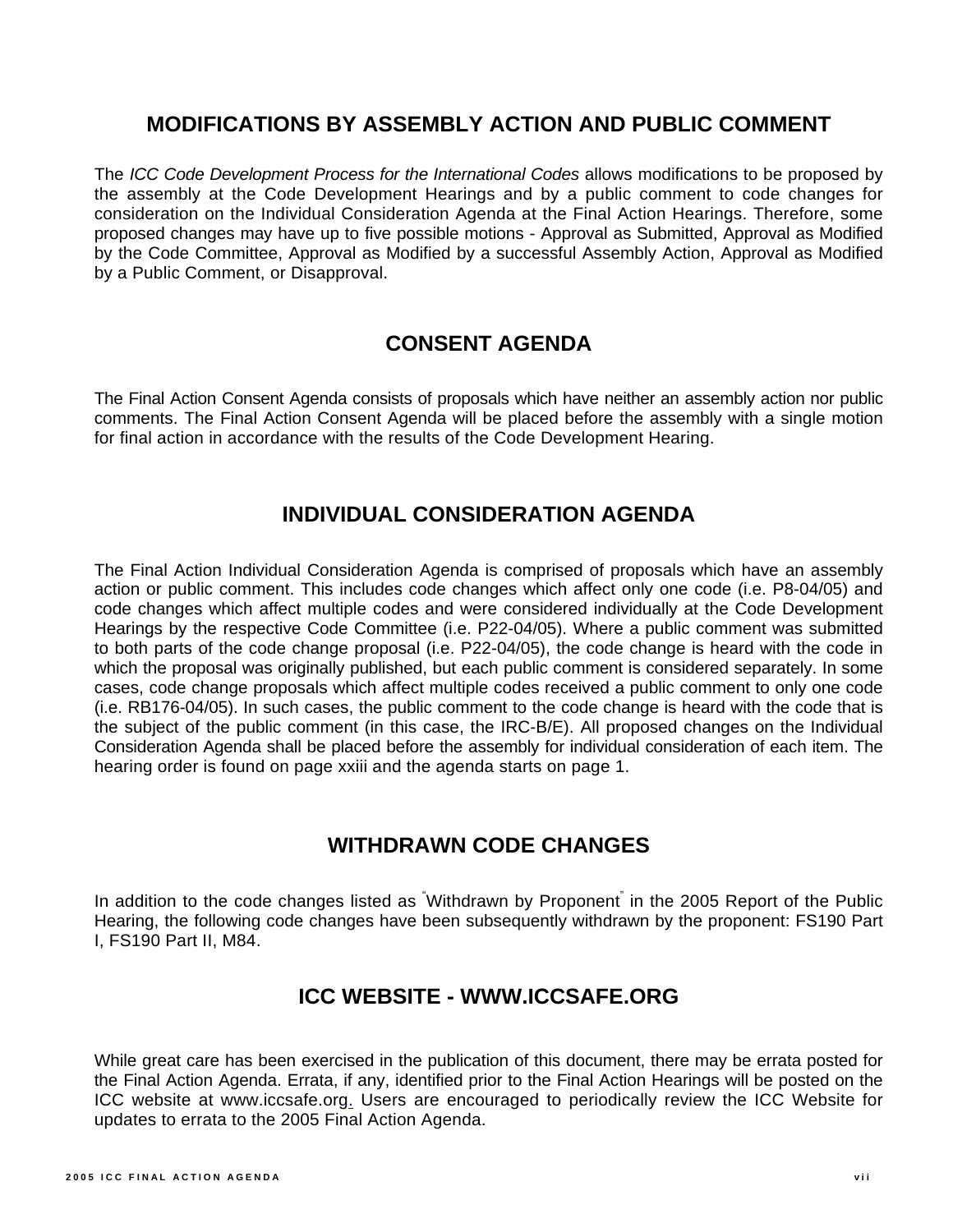### **FINAL ACTION HEARING DATES**

**Wednesday, September 28, 2005: Thursday, September 29, 2005: Friday, September 30, 2005: Saturday, October 1, 2005: Sunday, October 2, 2005:** 

**8:00 a.m. - 5:00 p.m. 8:00 a.m. - 8:00 p.m. 8:00 a.m. - 8:00 p.m. 8:00 a.m. - 8:00 p.m. Noon- 8:00 p.m.** 

**NOTE:** Start and finish times may be adjusted to complete the agenda. See Page xxii for schedule.

### **VIEW THE FINAL ACTION HEARINGS ON YOUR PC**

The Final Action Hearings are scheduled to be "webcast". Streaming video broadcast over the Internet will provide a gateway for all International Code Council members, the construction industry and other interested parties anywhere in the world to view and listen to the hearings. Logging on to the Internet broadcast will be as simple as going to the International Code Council web site, www.iccsafe.org, and clicking on a link. [Actual site to be determined - be sure to check the ICC web site for further details].

The hearings can be seen free by anyone with Internet access. Minimum specifications for viewing the hearings are an Internet connection, sound card and Microsoft Windows Media Player. DSL, ISDN, Cable Modems or other leased-line connections are recommended for the best viewing experience. A dial-up modem connection will work, but with reduced video performance.

### **ADVANCE REGISTRATION**

The Final Action Hearings are only one component of the 2005 ICC Annual Conference. The full schedule of activities is listed on page viii. **All attendees to the ICC Annual Conference and Final Action Hearings are required to register. Registration (see page ix) for the Final Action Hearings is FREE, and is necessary to verify voting status (see Section 7.4 of the** *ICC Code Development Process for the International Codes* **on page xx.) You are encouraged to register prior to the Annual Conference.**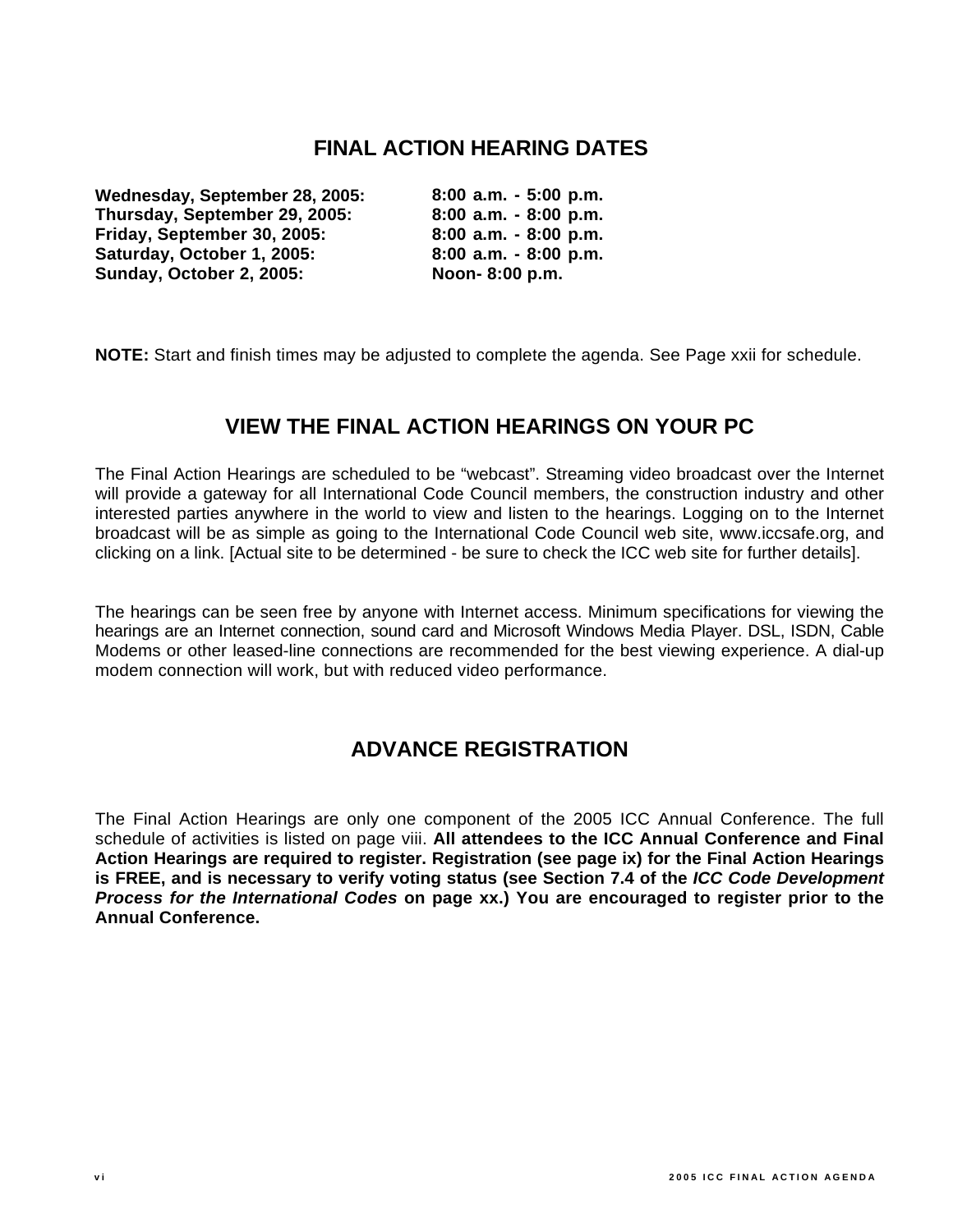### **2006/2007 ICC CODE DEVELOPMENT SCHEDULE**

( \* Dates tentative)

| STEP IN CODE DEVELOPMENT CYCLE                                                | <b>DATE</b>                                                                                |
|-------------------------------------------------------------------------------|--------------------------------------------------------------------------------------------|
| DEADLINE FOR RECEIPT OF APPLICATIONS FOR CODE<br><b>COMMITTEES</b>            | January 3, 2006                                                                            |
| DEADLINE FOR RECEIPT OF CODE CHANGE<br><b>PROPOSALS</b>                       | March 24, 2006                                                                             |
| PUBLICATION DATE FOR MONOGRAPH OF "PROPOSED<br><b>CHANGES TO THE I-CODES"</b> | July 14, 2006                                                                              |
| CODE DEVELOPMENT HEARINGS (CDH)                                               | September 20 - 30, 2006<br>Coronado Springs Resort<br>Lake Buena Vista, Florida            |
| PUBLICATION DATE FOR "REPORT OF THE PUBLIC<br><b>HEARING"</b>                 | December 1, 2006                                                                           |
| <b>DEADLINE FOR RECEIPT</b><br>OF PUBLIC COMMENTS                             | January 24, 2007                                                                           |
| PUBLICATION DATE OF PUBLIC COMMENTS "FINAL<br><b>ACTION AGENDA"</b>           | April 6, 2007                                                                              |
| FINAL ACTION HEARINGS (FAH)                                                   | May 22 - 25, 2007<br><b>Location TBD</b>                                                   |
| ANNUAL CONFERENCES                                                            | September 17- 30, 2006                                                                     |
|                                                                               | 2006 ICC Annual Conference and CDH<br>Coronado Springs Resort<br>Lake Buena Vista, Florida |
|                                                                               | September 30 - October 4, 2007                                                             |
|                                                                               | 2007 ICC Annual Educational Conference<br>Reno Hilton<br>Reno, Nevada                      |
| <b>RESULTING PUBLICATION</b>                                                  | 2007 SUPPLEMENT                                                                            |

See "Call for Committees" on page xi.

Publication dates indicate when the printed copy of the document will be available. These documents will be posted on the ICC website approximately 4 weeks prior to availability of the printed version.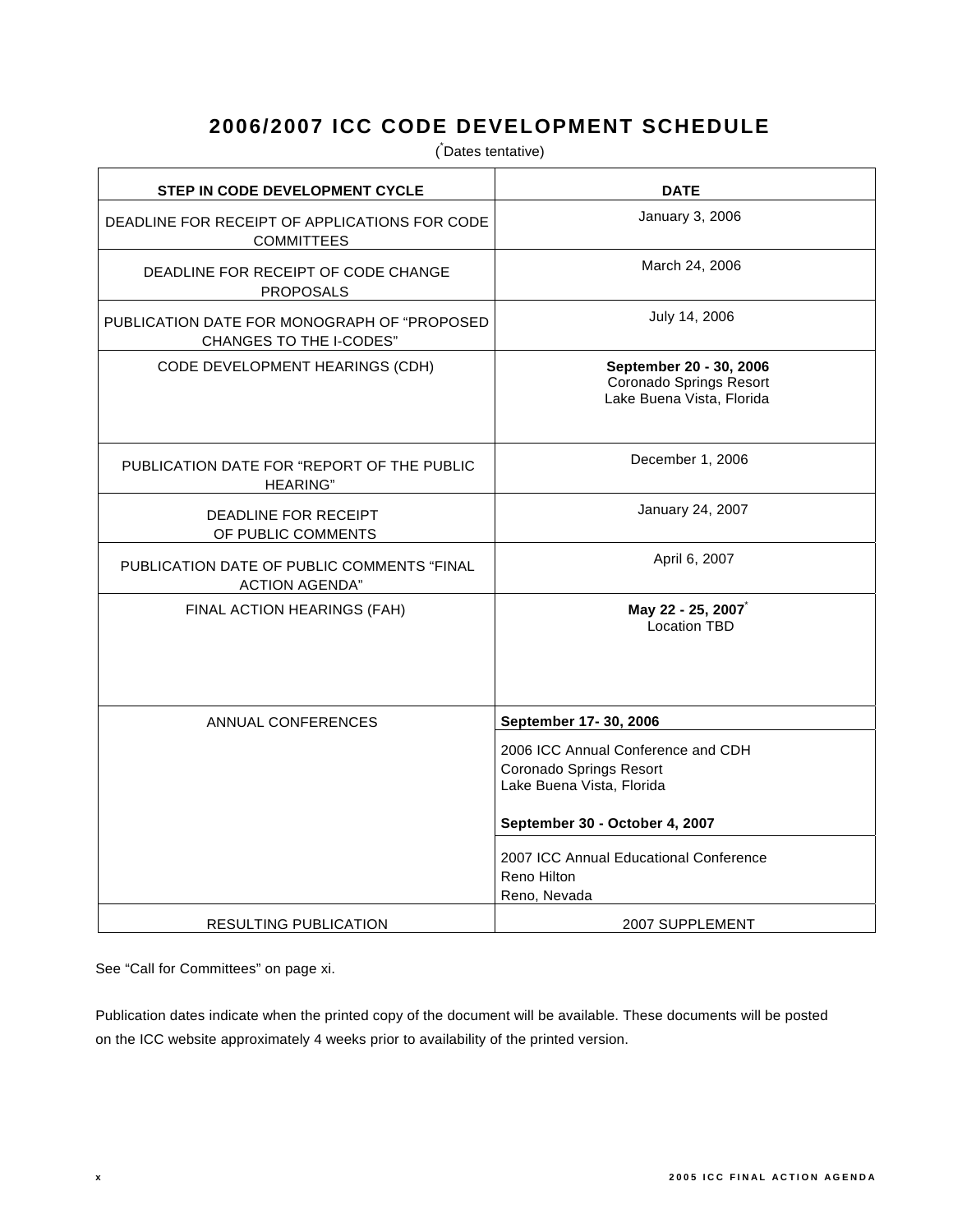### **2006/2007 CALL FOR COMMITTEES**

At this time, ICC is receiving applications for the following Codes & Standards Committees for the 2006/2007 Cycle. The term of each of the appointments is from January 1, 2006 to June 30, 2007. The ICC Building, Fire and Mechanical/Plumbing Code Councils are the appointing authority. Committee applications can be downloaded from the ICC website at www.iccsafe.org. **The application deadline is January 3, 2006.** 

#### **Code Committees**

The ICC Code Committees are an instrumental part of the ICC Code Development Process. There are currently 16 Code Committees, responsible for the review and evaluation of code change proposals submitted to 14 *International Codes.* The Code Committees for the 2006/2007 Code Development Cycle will hear the code change proposals at the 2006 Code Development Hearing in September 20-30, 2006. Current Code Committee members interested in serving are required to re-apply.

#### **Interpretation Committees**

The purpose of the ICC Interpretation Committees is to provide technical support for adopting jurisdictions by processing official interpretations for the *International Codes.* Committee Interpretations represent the official position of the ICC but in all cases, the final authority on matters of interpretation is the code official. There are currently 5 ICC Interpretation Committees. Committee travel is not anticipated - The committee conducts its business via correspondence. Current Interpretation Committee members interested in serving are required to re-apply.

#### **Code Correlation Committee**

The Code Correlation Committee is responsible for evaluating matters of consistency, coordination and format in the *International Codes.* This includes determining matters of maintenance responsibility of Code Committees and identification of technical and editorial revisions necessary in the *International Codes.* Committee travel is anticipated. Current Code Correlation Committee members interested in serving are required to re-apply.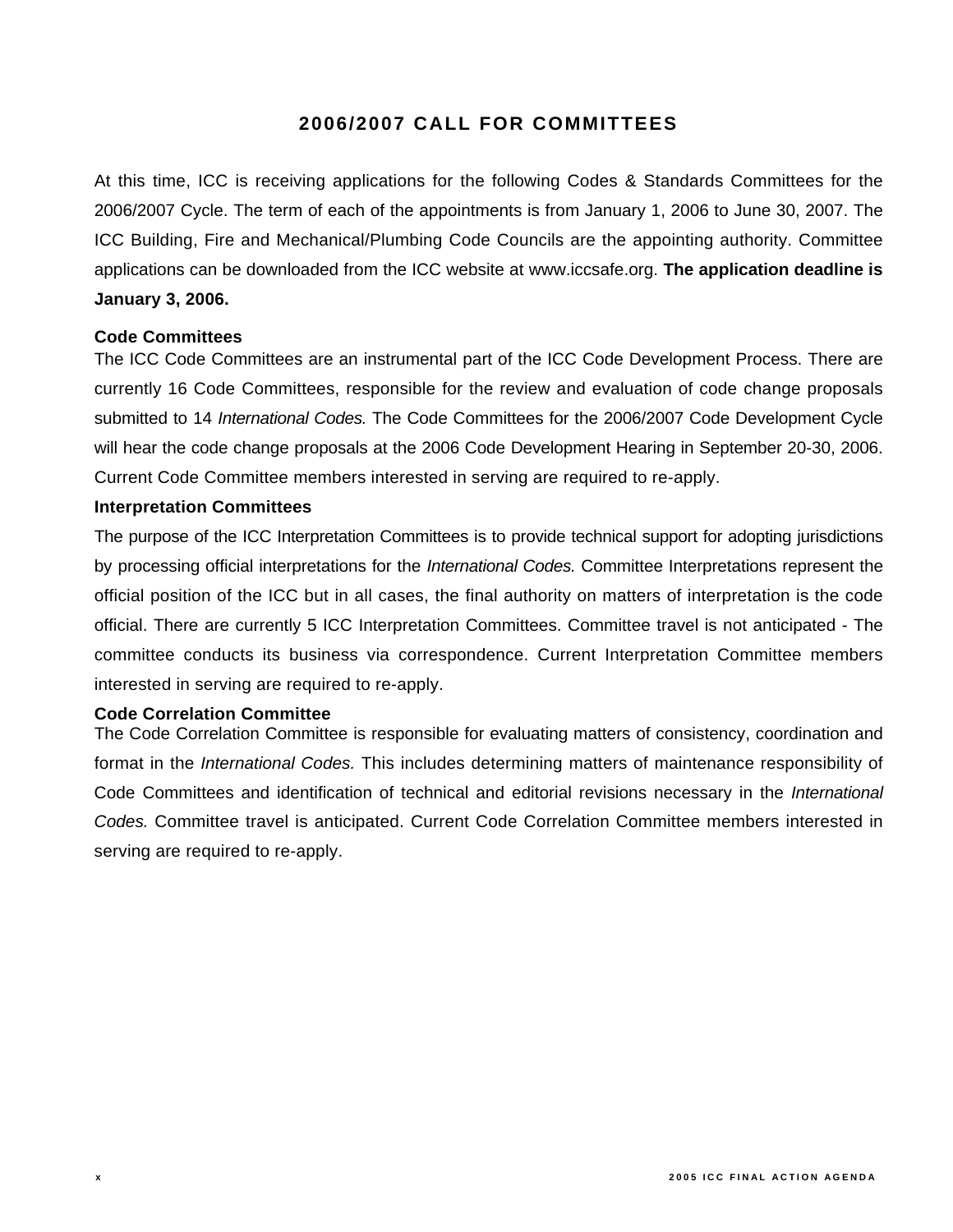### **STAFF SECRETARIES**

To contact a staff secretary, please call: 888-ICC-SAFE followed by the extension listed below.

| <b>IBC-General</b><br>Chapters 1-6, 12, 13, 27-34                                                                     | <b>IBC-Fire Safety</b><br>Chapters 7, 8, 9, 14, 15, 26                                                                                 | <b>IBC-Means of Egress</b><br>Chapters 10, 11                                                                            | <b>IBC-Structural</b><br>Chapters 16-25                                                            |
|-----------------------------------------------------------------------------------------------------------------------|----------------------------------------------------------------------------------------------------------------------------------------|--------------------------------------------------------------------------------------------------------------------------|----------------------------------------------------------------------------------------------------|
| <b>Beth Tubbs</b><br><b>ICC Massachusetts Field Office</b><br>508/234-8762<br>FAX: 419/730-6531<br>btubbs@iccsafe.org | Dave Bowman<br>ICC Chicago District Office<br>x4323<br>FAX: 708/799-0320<br>dbowman@iccsafe.org                                        | Kim Paarlberg<br>ICC Chicago District Office<br>x4306<br>FAX: 708/799-0320<br>kpaarlberg@iccsafe.org                     | Alan Carr<br>ICC Washington Field Office<br>x7601<br>FAX: 425-637-8939<br>acarr@iccsafe.org        |
| <b>ICC EC</b>                                                                                                         | <b>IECC</b>                                                                                                                            | <b>IEBC</b>                                                                                                              | <b>IFC</b>                                                                                         |
| <b>Gregg Gress</b><br>ICC Chicago District Office<br>x4343<br>FAX: 708/799-0320<br>ggress@iccsafe.org                 | Jay Woodward<br><b>ICC Distribution Center</b><br>x3814<br>FAX: 913/888-4526<br>jwoodward@iccsafe.org                                  | <b>Ed Wirtschoreck</b><br>ICC Chicago District Office<br>x4317<br>FAX: 708/799-0320<br>ewirtschoreck@iccsafe.org         | <b>Bill Rehr</b><br>ICC Chicago District Office<br>x4342<br>FAX: 708/799-0320<br>brehr@iccsafe.org |
| <b>IFGC</b>                                                                                                           | <b>IMC</b>                                                                                                                             | <b>ICC PC</b>                                                                                                            | <b>IPC/IPSDC</b>                                                                                   |
| <b>Gregg Gress</b><br>ICC Chicago District Office<br>x4343<br>FAX: 708/799-0320<br>ggress@iccsafe.org                 | Larry Simpson<br>ICC Birmingham District Office<br>x5282<br>FAX: 205/592-7001<br>Isimpson@iccsafe.org                                  | <b>Beth Tubbs</b><br><b>ICC Massachusetts Field</b><br>Office<br>508/234-8762<br>FAX: 419/730-6531<br>btubbs@iccsafe.org | Lynne Simnick<br>ICC Chicago District Office<br>x4354<br>FAX: 708/799-0320<br>Isimnick@iccsafe.org |
| <b>IPMC</b>                                                                                                           | IRC-Building/Energy                                                                                                                    | <b>IRC-Mechanical</b>                                                                                                    | <b>IRC-Plumbing</b>                                                                                |
| <b>Ed Wirtschoreck</b><br>ICC Chicago District Office<br>x4317<br>FAX: 708/799-0320<br>ewirtschoreck@iccsafe.org      | Larry Franks and Marc Nard<br>ICC Birmingham District Office<br>x5279<br>FAX: 205/592-7001<br>lfranks@iccsafe.org<br>mnard@iccsafe.org | Larry Simpson<br>ICC Birmingham District<br>Office<br>x5282<br>FAX: 205/592-7001<br>Isimpson@iccsafe.org                 | Lynne Simnick<br>ICC Chicago District Office<br>x4354<br>FAX: 708/799-0320<br>Isimnick@iccsafe.org |
| <b>IUWIC</b>                                                                                                          | <b>IZC</b>                                                                                                                             |                                                                                                                          |                                                                                                    |
| <b>Bill Rehr</b><br>ICC Chicago District Office<br>x4342<br>FAX: 708/799-0320<br>brehr@iccsafe.org                    | <b>Ed Wirtschoreck</b><br>ICC Chicago District Office<br>x4317<br>FAX: 708/799-0320<br>ewirtschoreck@iccsafe.org                       |                                                                                                                          |                                                                                                    |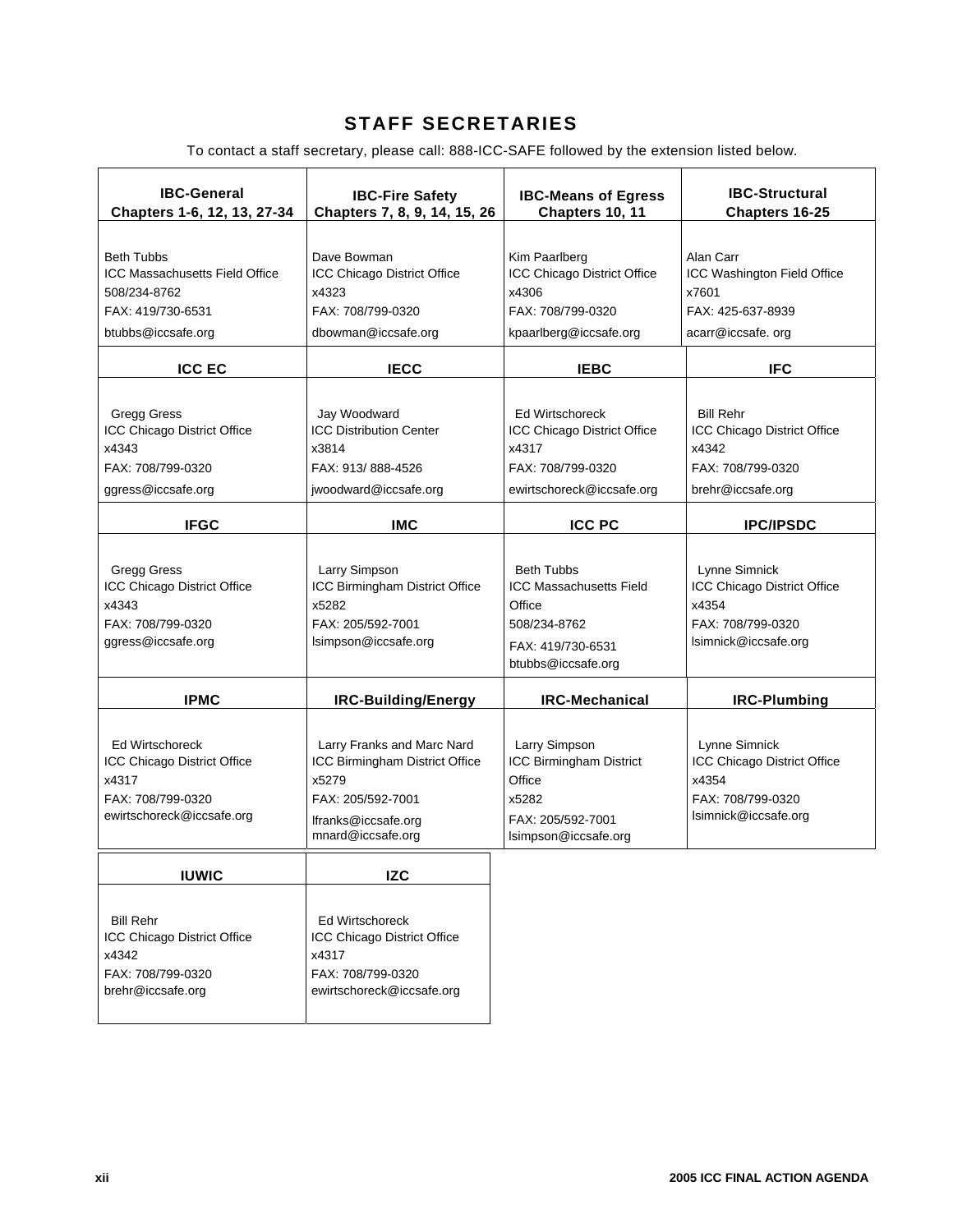

## **CODE DEVELOPMENT PROCESS** *for the*  **INTERNATIONAL CODES**

### **1.0 Introduction**

**1.1 Purpose:** The purpose of the International Code Council (ICC) Code Development Process is to prescribe the Rules of Procedure utilized in the continued development and maintenance of the International Codes (Codes).

**1.2 Objectives:** The ICC Code Development Process has the following objectives:

- 1. The timely evaluation and recognition of technological developments pertaining to construction regulations.
- 2. The open discussion of proposals by all parties desiring to participate.
- 3. The final determination of Code text by officials representing code enforcement and regulatory agencies.

**1.3 Code Publication:** The ICC Board of Directors (ICC Board) shall determine the title and the general purpose and scope of each Code published by the ICC.

**1.3.1 Code Correlation:** The provisions of all Codes shall be consistent one with another so that conflicts between the Codes do not occur. Where a given subject matter or code text could appear in more than one Code, the ICC Board shall determine which Code shall be the primary document, and therefore which code development committee shall be responsible for review and maintenance of the code text. Duplication of content or text between Codes shall be limited to the minimum extent necessary for practical useability of the Codes, as determined in accordance with Section 4.4.

**1.4 Process Maintenance:** The review and maintenance of the Code Development Process and these Rules of Procedure shall be by the ICC Board.

**1.5 Secretariat:** The Chief Executive Officer shall assign a Secretariat for each of the Codes. All correspondence relating to code change proposals and public comments shall be addressed to the Secretariat.

**1.6Video Taping:** Individuals requesting permission to videotape any meeting, or portion thereof, shall be required to provide the ICC with a release of responsibility disclaimer and shall acknowledge that they have insurance coverage for liability and misuse of video tape materials. Equipment and the process used to video tape shall, in the judgment of the ICC Secretariat, be conducted in a manner that is not disruptive to the meeting. The ICC shall not be responsible for equipment, personnel or any other provision necessary to accomplish the video taping. An unedited copy of the video tape shall be forwarded to ICC within 30 days of the meeting.

#### **2.0 Code Development Cycle**

**2.1 Intent:** The code development cycle shall consist of the complete consideration of code change proposals in accordance with the procedures herein specified, commencing with the deadline for submission of code change proposals (see Section 3.5) and ending with publication of final action on the code change proposals (see Section 7.6).

**2.2 New Editions:** The ICC Board shall determine the schedule for publishing new editions of the Codes. Each new edition shall incorporate the results of the code development activity since the last edition.

**2.3 Supplements:** The results of the code development activity between editions shall be published as a supplement to the Codes.

**2.4 Emergency Procedure:** In the event that the ICC Board determines an emergency amendment to any Code or supplement thereto is warranted, the same may be adopted by the ICC Board. Such action shall require an affirm ative vote of at least two-thirds of the ICC Board.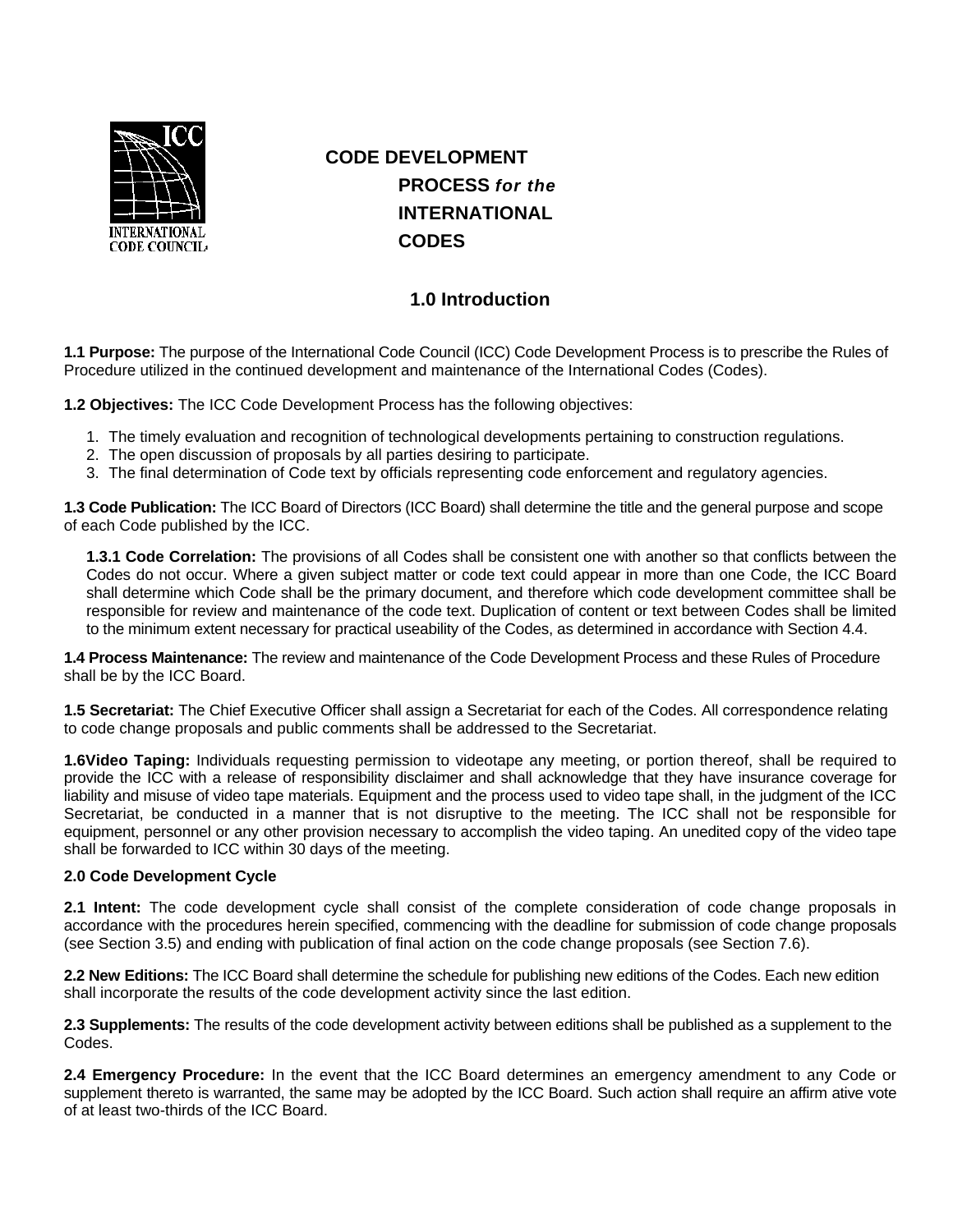The ICC membership shall be notified within ten days after the ICC Boards' official action of any emergency amendment. At the next Annual Business Meeting any emergency amendment shall be presented to the members for ratification by a majority of the ICC Governmental Member Representatives present and voting.

All code revisions pursuant to these emergency procedures and the reasons for such corrective action shall be published as soon as practicable after ICC Board action. Such revisions shall be identified as an emergency amendment.

Emergency amendments to any Code or supplement shall not be considered as a retro-active requirement to the Code or supplement. Incorporation of the emergency amendment into the adopted Code or supplement shall be subjected to the process established by the adopting authority.

#### **3.0 Submittal of Code Change Proposals**

**3.1 Intent:** Any interested person, persons or group may submit a code change proposal which will be duly considered when in conformance to these Rules of Procedure.

**3.2 Withdrawal of Proposal:** A code change proposal may be withdrawn by the proponent (WP) at any time prior to Final Action Consideration of that proposal. A withdrawn code change proposal shall not be subject to a public hearing, motions, or Final Action Consideration.

**3.3 Form and Content of Code Change Submittals:** Each code change proposal shall be submitted separately and shall be complete in itself. Each submittal shall contain the following information:

**3.3.1 Proponent:** Each code change proposal shall include the name, title, mailing address and telephone number of the proponent.

- 1. If a group, organization or committee submits a code change proposal, an individual with prime responsibility shall be indicated.
- 2. If a proponent submits a code change on behalf of a client, group, organization or committee, the name and mailing address of the client, group, organization or committee shall be indicated.

**3.3.2 Code Reference:** Each code change proposal shall relate to the applicable code section(s) in the latest edition of the Code and any supplement thereto.

- 1. If more than one section in the Code is affected by a code change proposal, appropriate proposals shall be included for all such affected sections.
- 2. If more than one Code is affected by a code change proposal, appropriate proposals shall be included for all such affected Codes and appropriate cross referencing shall be included in the supporting information.

**3.3.3 Text Presentation:** The text proposal shall be presented in the specific wording desired with deletions shown struck out with a single line and additions shown underlined with a single line.

- 1. A charging statement shall indicate the referenced code section(s) and whether the proposal is intended to be an addition, a deletion or a revision to existing Code text.
- 2. Whenever practical, the existing wording of the text shall be preserved with only such deletions and additions as necessary to accomplish the desired change.
- 3. Each proposal shall be in proper code format and terminology.
- 4. Each proposal shall be complete and specific in the text to eliminate unnecessary confusion or misinterpretation.
- 5. The proposed text shall be in mandatory terms.

**3.3.4 Supporting Information:** Each code change proposal shall include sufficient supporting information to indicate how the proposal is intended to affect the intent and application of the Code.

- 1. *Purpose:* The proponent shall clearly state the purpose of the proposed code change (e.g., clarify the Code; revise outdated material; substitute new or revised material for current provisions of the Code; add new requirements to the Code; delete current requirements, etc.).
- 2. *Reasons:* The proponent shall justify changing the current Code provisions, stating why the proposal is superior to the current provisions of the Code. Proposals which add or delete requirements shall be supported by a logical explanation which clearly shows why the current Code provisions are inadequate or overly restrictive, specifies the shortcomings of the current Code provisions and explains how such proposals will improve the Code.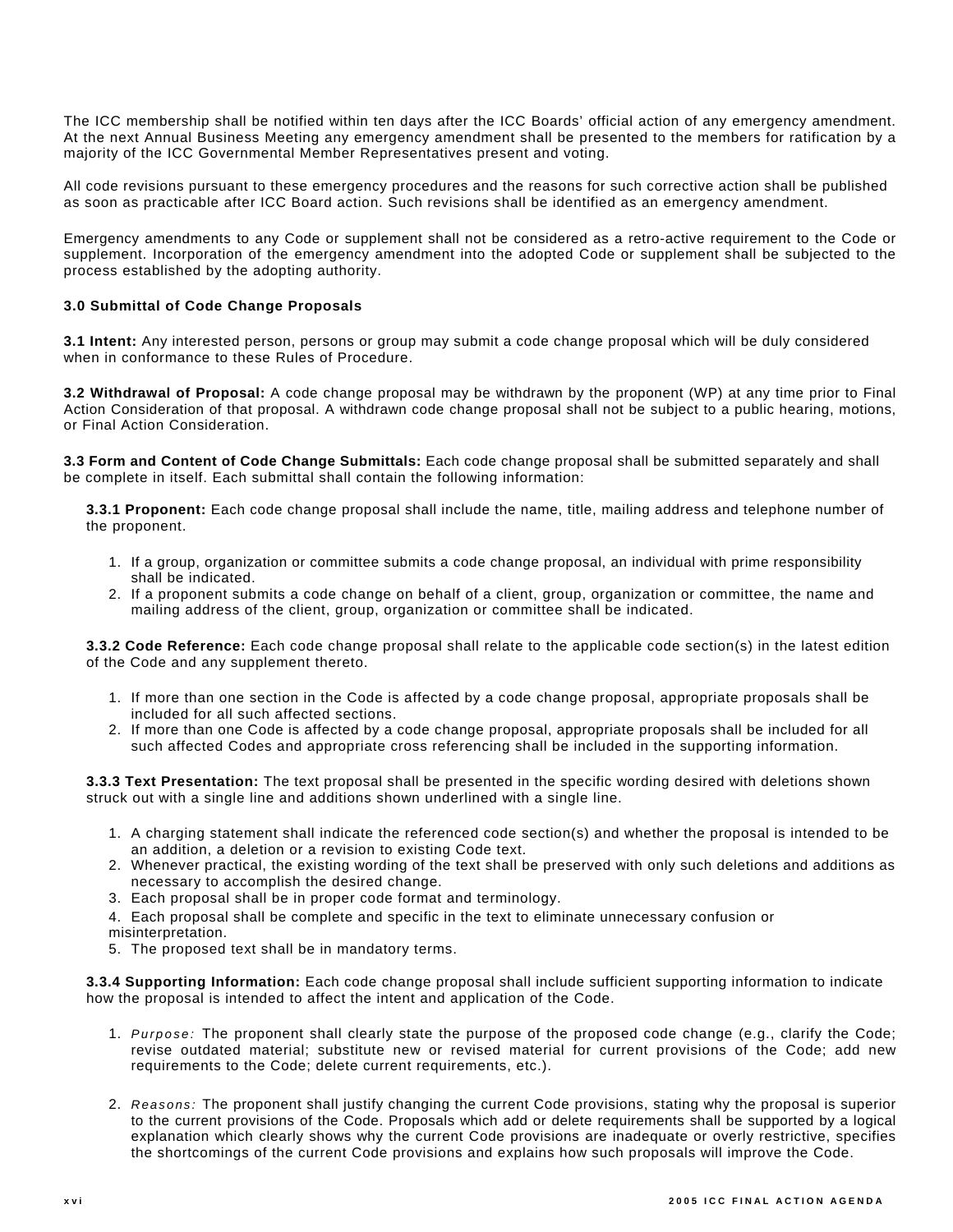- 3. S*ubstantiation:* The proponent shall substantiate the proposed code change based on technical information and substantiation. Substantiation provided which is reviewed in accordance with Section 4.2 and determined as not germane to the technical issues addressed in the proposed code change shall be identified as such. The proponent shall be notified that the proposal is considered an incomplete proposal in accordance with Section 4.3, and the proposal shall be held until the deficiencies are corrected. The proponent shall have the right to appeal this action in accordance with the policy of the ICC Board. The burden of providing substantiating material lies with the proponent of the code change proposal.
- 4. *Bibliography:* The proponent shall submit a bibliography of any substantiating material submitted with the code change proposal. The bibliography shall be published with the code change and the proponent shall make the substantiating materials available for review at the appropriate ICC office and during the public hearing.
- 5. *Copyright Release:* The proponent shall sign a copyright release reading: "I hereby grant and assign to ICC all rights in copyright I may have in any authorship contributions I make to ICC in connection with this proposal. I understand that I will have no rights in any ICC publications that use such contributions in the form submitted by me or another similar form and certify that such contributions are not protected by the copyright of any other person or entity."
- 6. *Cost Impact:* The proponent shall indicate one of the following regarding the cost impact of the code change proposal: 1) the code change proposal will increase the cost of construction; or 2) the code change proposal will not increase the cost of construction. This information will be included in the published code change proposal.

**3.4 Number:** Two copies of each code change proposal, two copies of each proposed new referenced standard and two copies of all substantiating information shall be submitted. Additional copies may be requested when determined necessary by the Secretariat. A copy of the code change proposal in electronic form may be requested.

**3.5 Submittal Deadline:** Each code change proposal shall be received at the office of the Secretariat by the posted deadline. Such posting shall occur no later than 120 days prior to the code change deadline. The submitter of a proposed code change is responsible for the proper and timely receipt of all pertinent materials by the Secretariat.

**3.6 Referenced Standards:** In order for a standard to be considered for reference or to continue to be referenced by the Codes, a standard shall meet the following criteria:

#### **3.6.1 Code References:**

- 1. The standard, including title and date, and the manner in which it is to be utilized shall be specifically referenced in the Code text.
- 2. The need for the standard to be referenced shall be established.

#### **3.6.2 Standard Content:**

- 1. A standard or portions of a standard intended to be enforced shall be written in mandatory language.
- 2. The standard shall be appropriate for the subject covered.
- 3. All terms shall be defined when they deviate from an ordinarily accepted meaning or a dictionary definition.
- 4. The scope or application of a standard shall be clearly described.
- 5. The standard shall not have the effect of requiring proprietary materials.
- 6. The standard shall not prescribe a proprietary agency for quality control or testing.
- 7. The test standard shall describe, in detail, preparation of the test sample, sample selection or both.
- 8. The test standard shall prescribe the reporting format for the test results. The format shall identify the key performance criteria for the element(s) tested.
- 9. The measure of performance for which the test is conducted shall be clearly defined in either the test standard or in Code text.
- 10. The standard shall not state that its provisions shall govern whenever the referenced standard is in conflict with the requirements of the referencing Code.

11. The preface to the standard shall announce that the standard is promulgated according to a consensus procedure.

#### **3.6.3 Standard Promulgation:**

- 1. The standard shall be readily available.
- *2.* The standard shall be developed and maintained through a consensus process such as ASTM or ANSI. Standards developed using the ANSI Canvass Method shall comply with the *Report of ICC Modifications to the ANSI general procedures and to ANSI Annex B - Procedures for Canvass by an Accredited Sponsor.*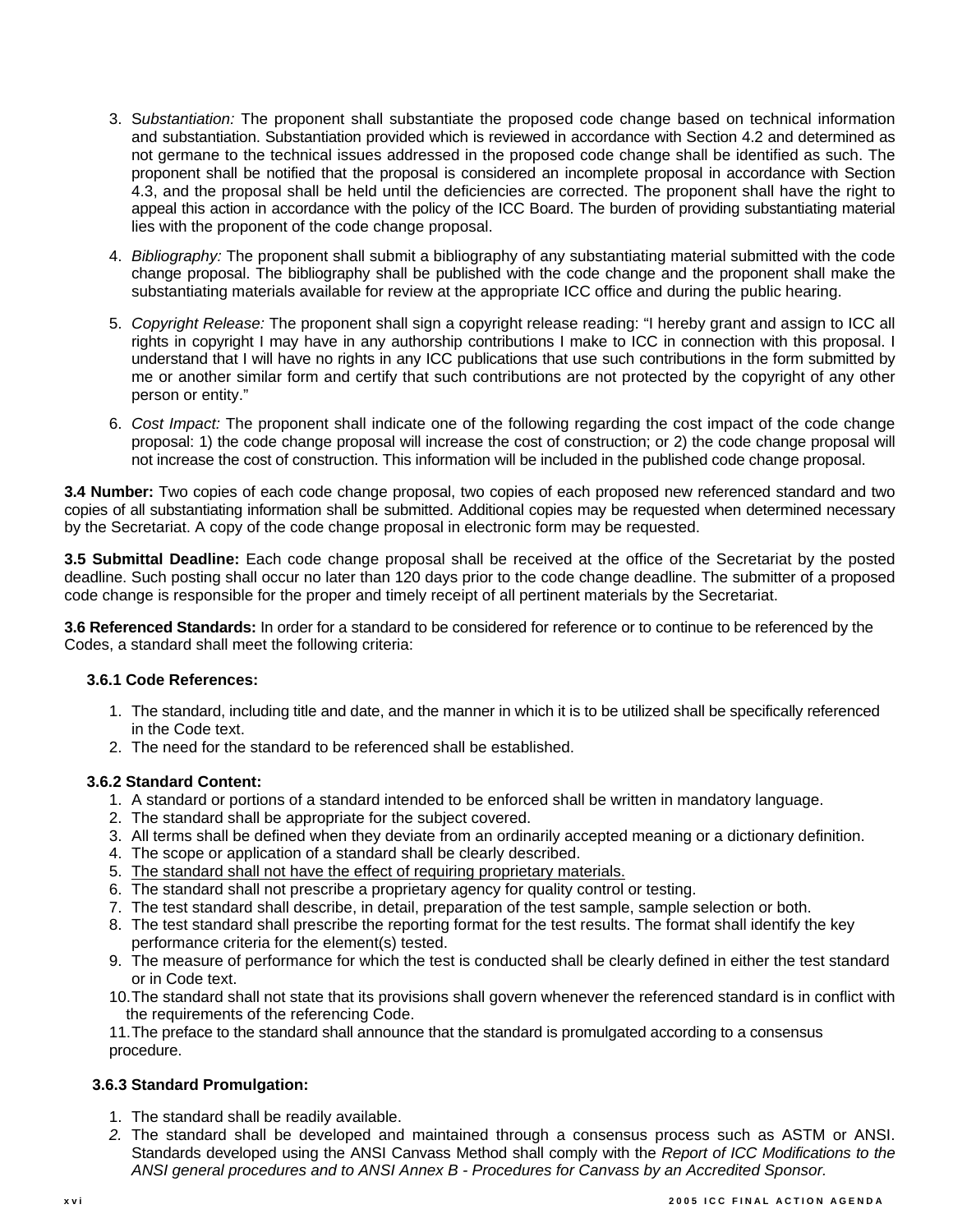#### **4.0 Processing of Proposals**

**4.1 Intent:** The processing of code change proposals is intended to insure that each proposal complies with these Rules of Procedure and that the resulting draft of the proposal accurately reflects the proponent's intent.

**4.2 Review:** Upon receipt in the Secretariat's office, the code change proposals will be checked for compliance with these Rules of Procedure as to division, separation, number of copies, form, language, terminology, supporting statements and substantiating data.

**4.3 Incomplete Proposals:** When a code change proposal is submitted with incorrect format, without the required information or judged as not in compliance with these Rules of Procedure, the secretariat shall notify the proponent of the specific deficiencies and the proposal shall be held until the deficiencies are corrected, with a final date set for receipt of a corrected submittal. If the Secretariat receives the corrected proposal after the final date, the proposal shall be held over until the next code development cycle. Where there are otherwise no deficiencies addressed by this section, a proposal that incorporates a new referenced standard shall be processed with an analysis of a referenced standard's compliance with the criteria set forth in Section 3.6.

**4.4 Editorial:** The Chief Executive Officer shall have the authority at all times to make editorial and format changes to the Code text, or any approved changes, consistent with the intent, provisions and style of the Code. An editorial or format change is a text change that does not affect the scope or application of the code requirements.

**4.5 Updating Standards:** The updating of standards referenced by the Codes shall be accomplished administratively by the appropriate code development committee in accordance with these full procedures except that multiple standards to be updated may be included in a single proposal.

**4.6 Preparation:** All code change proposals in compliance with these procedures shall be prepared in a standard manner by the Secretariat and be assigned separate, distinct and consecutive numbers. The Secretariat shall coordinate related proposals submitted in accordance with Section 3.3.2 to facilitate the hearing process.

**4.7 Publication:** All code change proposals shall be published and made available at least 30 days prior to the public hearing on those proposals and shall constitute the agenda for the public hearing. Code change proposals which have not been published shall not be considered.

#### **5.0 Public Hearing**

**5.1 Intent:** The intent of the public hearing is to permit interested parties to present their views including the cost and benefits on the code change proposals on the published agenda. The code development committee will consider such com ments as may be presented in the development of their action on the disposition of such proposals. At the conclusion of the code development committee deliberations, the committee action on each code change proposal shall be placed before the hearing assembly for consideration in accordance with Section 5.7.

**5.2 Committee:** The Code Development Committees shall be appointed by the applicable ICC Council.

**5.2.1 Chairman/Moderator:** The Chairman and Vice-Chairman shall be elected by the Committee from the appointed members of the committee. The ICC President shall appoint one or more Moderators who shall act as presiding officer for the public hearing.

**5.2.2 Conflict of Interest:** A committee member shall withdraw from and take no part in those matters with which the committee member has an undisclosed financial, business or property interest. The committee member shall not participate in any committee discussion on the matter or any committee vote. Violation thereof shall result in the immediate removal of the committee member from the committee. A committee member who is a proponent of a proposal shall not participate in any committee discussion on the matter or any committee vote.

**5.2.3 Representation of Interest:** Committee members shall not represent themselves as official or unofficial representatives of the ICC except at regularly convened meetings of the committee.

**5.2.4 Committee Composition:** The committee may consist of representation from multiple interests. A minimum of thirty-three and one-third percent (33.3%) of the committee members shall be regulators.

**5.3 Date and Location:** The date and location of each public hearing shall be announced not less than 60 days prior to the date of the public hearing.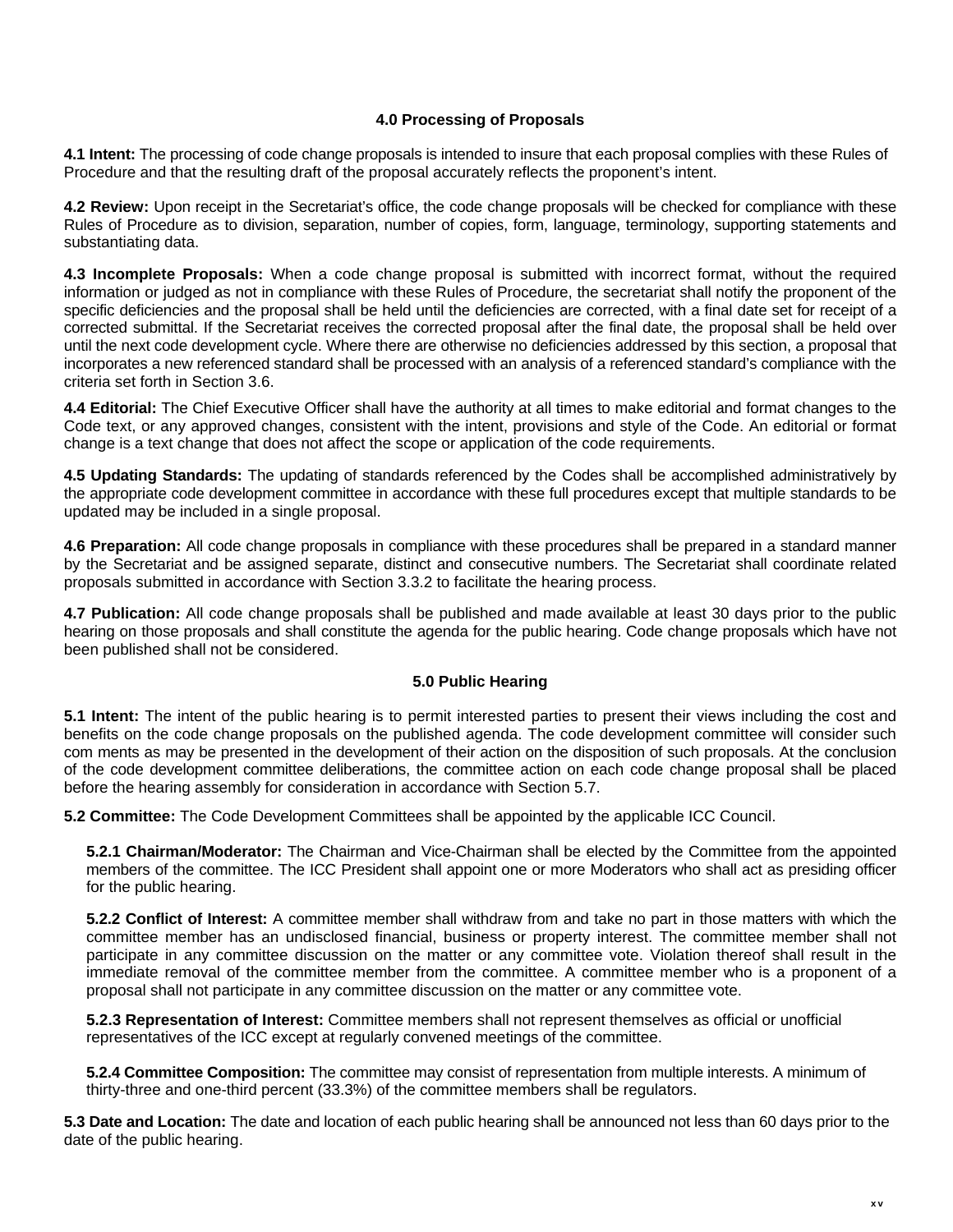**5.4 General Procedures:** *The Robert's Rules of Order* shall be the formal procedure for the conduct of the public hearing except as a specific provision of these Rules of Procedure may otherwise dictate. A quorum shall consist of a majority of the voting members of the committee.

**5.4.1 Open Meetings:** Public hearings of the Code Development Committees are open meetings. Any interested person may attend and participate in the Floor Discussion and Assembly Consideration portions of the hearing. Only eligible voters (see Section 5.7.4) are permitted to vote. Only Code Development Committee members may participate in the Committee Action portion of the hearings (see Section 5.6).

**5.4.2 Agenda Order:** The Secretariat shall publish an agenda for each public hearing, placing individual code change proposals in a logical order to facilitate the hearing. The proponents or opponents of any proposal may move to revise the agenda order as the first order of business at the public hearing, or at any time during the hearing except while another proposal is being discussed. Preference shall be given to grouping like subjects together, and for moving items back to a later position on the agenda as opposed to moving items forward to an earlier position. A motion to revise the agenda order is subject to a 2/3 vote of those present and voting.

**5.4.3 Reconsideration:** There shall be no reconsideration of a proposed code change after it has been voted on by the committee in accordance with Section 5.6; or, in the case of assembly consideration, there shall be no reconsideration of a proposed code change after it has been voted on by the assembly in accordance with Section 5.7.

**5.4.4 Time Limits:** Time limits shall be established as part of the agenda for testimony on all proposed changes at the beginning of each hearing session. Each person requesting to testify on a change shall be given equal time. In the interest of time and fairness to all hearing participants, the Moderator shall have limited authority to modify time limitations on debate.

**5.4.4.1 Time keeping:** Keeping of time for testimony by an individual shall be by an automatic timing device. Remaining time shall be evident to the person testifying. Interruptions during testimony shall not be tolerated. Sergeants-at-arms shall maintain appropriate decorum during all testimony.

**5.4.4.2 Proponent testimony:** The Proponent is permitted to waive an initial statement. The Proponent shall be permitted to have the amount of time that would have been allocated during the initial testimony period plus the amount of time that would be allocated for rebuttal.

**5.4.5 Points of Order:** Any person participating in the public hearing may challenge a procedural ruling of the Moderator. A majority vote of the eligible voters as determined in Section 5.7.4 shall determine the decision.

**5.5 Floor Discussion:** The Moderator shall place each code change proposal before the hearing for discussion by identifying the proposal and by regulating discussion as follows:

#### **5.5.1 Discussion Order:**

- 1. *Proponents.* The Moderator shall begin by asking the proponent and then others in support of the proposal for their comments.
- 2. *Opponents.* After discussion by those in support of a proposal, those opposed thereto, if any, shall have the opportunity to present their views.
- 3. *Rebuttal.* Proponents shall then have the opportunity to rebut points raised by the opponents.
- 4. *Re-rebuttal.* Opponents shall then have the opportunity to respond to the proponent's rebuttal.

**5.5.2 Modifications:** Modifications to proposals may be suggested from the floor by any person participating in the public hearing. The person proposing the modification is deemed to be the proponent of the modification.

- 1. *Criteria.* The modifications shall be legible, readily understood and within the scope of the original proposal.
- 2. *Written Copies.* Modifications offered from the floor shall be in writing. The modification proponent shall provide to the Moderator a minimum number of copies, as established by the Moderator, based on the size of the Code Development Committee.
- 3. *Testimony.* When a modification is offered from the floor and accepted by the Chairman, a specific floor discussion on that modification is to commence in accordance with the procedures listed in Section 5.5.1.

**5.6 Committee Action:** Following the floor discussion of each code change proposal, one of the following motions shall be made and seconded by members of the committee.

- 1. approve the code change proposal as submitted (AS), or
- 2. approve the code change proposal as modified with specific modifications (AM), or
- 3. disapprove the code change proposal (D).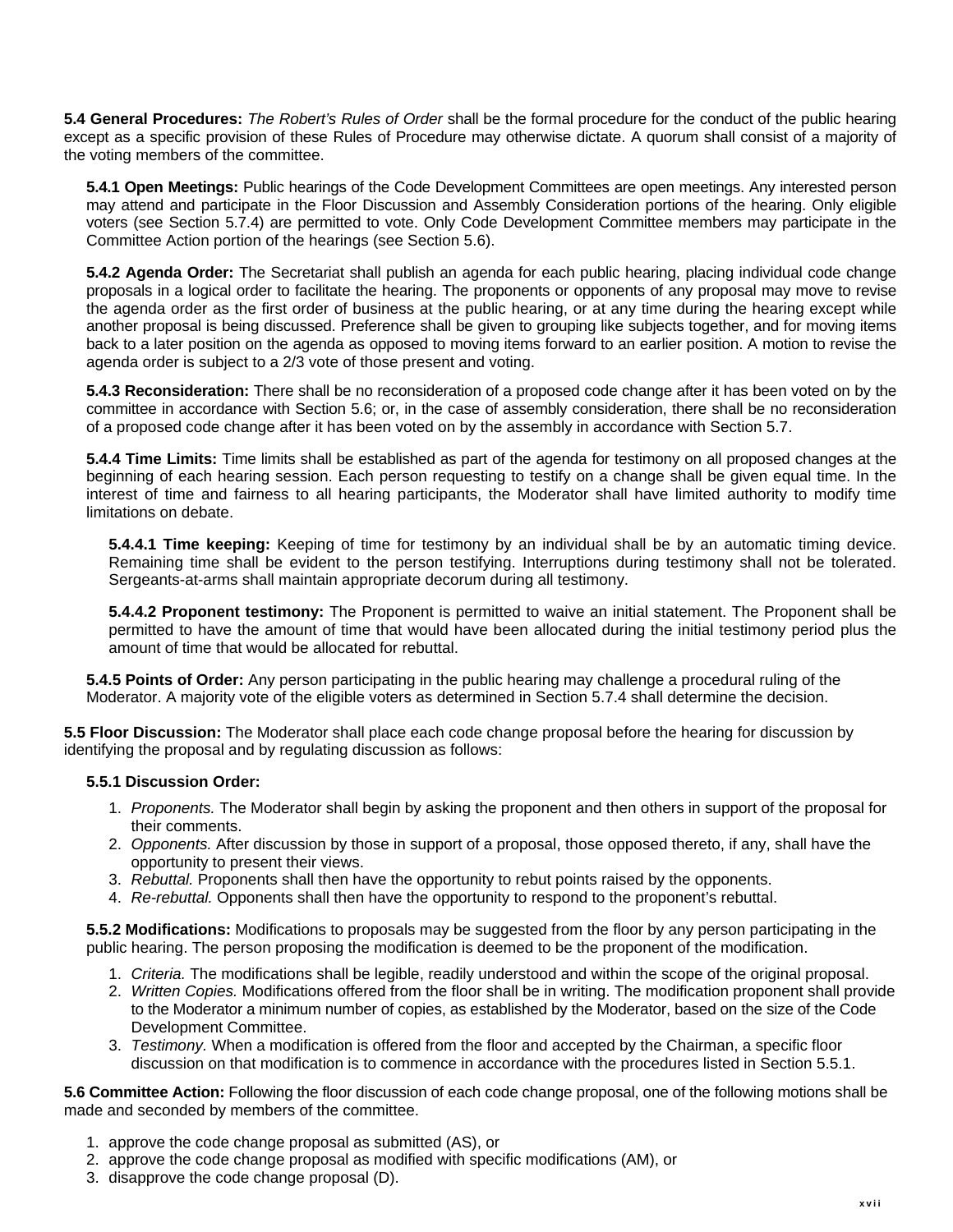Discussion on this motion shall be limited to Code Development Committee members. If a committee member raises a matter of issue which has not been proposed or discussed during the floor discussion, the Moderator shall suspend the committee discussion and shall reopen the floor discussion for comments on the specific matter or issue. Upon receipt of all comments from the floor, the Moderator shall resume committee discussion.

The Code Development Committee shall vote on each motion with the majority dictating the committee's action. Each committee vote shall be supported by a reason.

The Code Development Committee shall maintain a record of its proceedings including the action on each code change proposal.

**5.7 Assembly Consideration:** At the conclusion of the committee's action on a code change proposal and before the next code change proposal is called to the floor, the Moderator shall ask for a motion from the public hearing attendees who may object to the committee's action. If a motion in accordance with Section 5.7.1 is not brought forward on the committee's action, the results of the public hearing shall be established by the committee's action. If a motion in accordance with Section 5.7.1 is brought forward and is sustained in accordance with Section 5.7.3, both the committee's action and the assemblies' action shall be reported as the results of the public hearing.

**5.7.1 Floor Motion:** Any attendee may raise an objection to the committee's action in which case the attendee will be able to make a motion to:

- 1. Approve the code change proposal as submitted (ASF), or
- 2. Approve the code change proposal as modified (AM F) with a specific modification that has been offered from the floor and accepted by the Chairman during floor discussion (see Section 5.5.2) or has been offered by a member of the Committee and accepted by the Chairman during Committee discussion (see Section 5.6), or
- 3. Disapprove the code change proposal (DF).

**5.7.2 Discussion:** On receipt of a second to the floor motion, the Moderator shall place the motion before the hearing for discussion in accordance with Section 5.5.1.

**5.7.3 Assembly Action:** The assembly action shall be in accordance with the following majorities based on the number of votes cast by eligible voters (see Section 5.7.4).

| <b>Committee</b> | <b>Desired Assembly Action</b> |                 |                 |
|------------------|--------------------------------|-----------------|-----------------|
| Action           |                                |                 |                 |
|                  | <b>ASF</b>                     | <b>AMF</b>      | DF              |
| AS               |                                | <b>Majority</b> | <b>Majority</b> |
| AM               | <b>Majority</b>                | <b>Majority</b> | <b>Majority</b> |
| n                | <b>Majority</b>                | <b>Majority</b> |                 |

**5.7.4 Eligible Voters:** All members of ICC in attendance at the public hearing shall be eligible to vote on floor motions. Only one vote is authorized for each eligible attendee. Code Development Committee members shall be eligible to vote on floor motions.

**5.8 Report of the Public Hearing:** The results of the public hearing shall be published and made available not less than 60 days prior to Final Action Consideration except as approved by the ICC Board.

#### **6.0 Public Comments**

**6.1 Intent:** The public comment process gives attendees at the Final Action Hearing an opportunity to consider specific objections to the results of the public hearing and more thoughtfully prepare for the discussion for Final Action Consideration. The public comment process expedites the Final Action Consideration at the Final Action Hearing by limiting the items discussed to the following:

- 1.Consideration of items for which a public comment has been submitted; and
- 2. Consideration of items which received a successful assembly action at the public hearing.

**6.2 Deadline:** The deadline for receipt of a public comment to the results of the public hearing shall be announced at the public hearing but shall not be less than 30 days from the availability of the report of the results of the public hearing (see Section 5.8).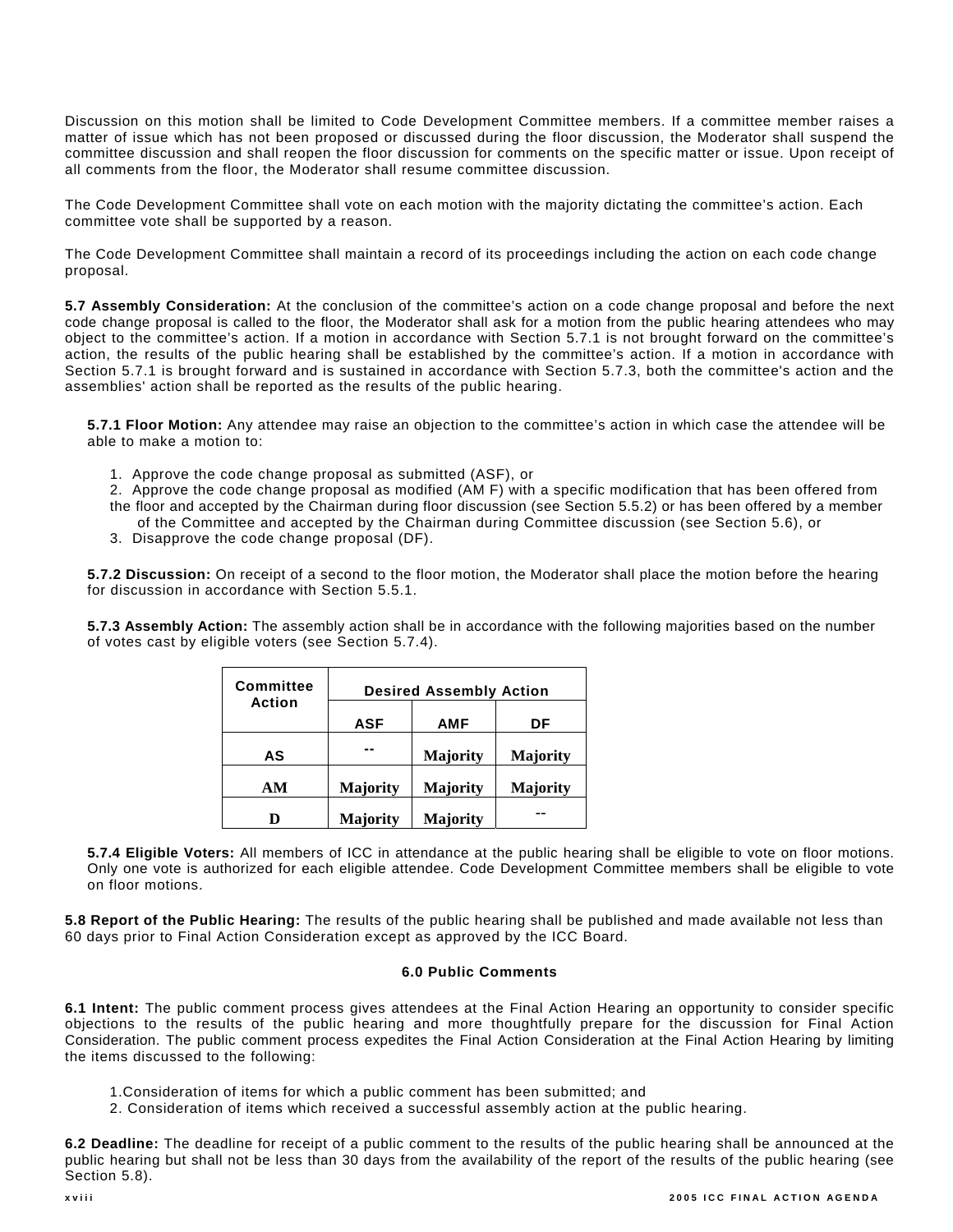**6.3 Form and Content of Public Comments:** Any interested person, persons or group may submit a public comment to the results of the public hearing which will be considered when in conformance to these requirements. Each public comment to a code change proposal shall be submitted separately and shall be complete in itself. Each public comment shall contain the following information:

**6.3.1 Public comment:** Each public comment shall include the name, title, mailing address and telephone number of the public comment. If a group, organization or committee submits a public comment, an individual with prime responsibility shall be indicated. If a public comment is submitted on behalf of a client, group, organization or committee, the name and mailing address of the client, group, organization or committee shall be indicated.

**6.3.2 Code Reference:** Each public comment shall include the code change proposal number and the results of the public hearing on the code change proposal to which the public comment is directed.

**6.3.3 Desired Final Action:** The public comment shall indicate the desired final action as one of the following:

- 1. Approve the code change proposal (AS), or
- 2. Approve the code change proposal as modified (AM) by one or more specific modifications published in the Results of the Public Hearing or published in a public comment, or
- 3. Disapprove the code change proposal (D).

**6.3.4 Supporting Information:** The public comment shall include a statement containing a reason and justification for the desired final action on the code change proposal. Reasons and justification which are reviewed in accordance with Section 6.4 and determined as not germane to the technical issues addressed in the code change proposal or committee action shall be identified as such. The public commenter shall be notified that the public comment is considered an incomplete public comment in accordance with Section 6.4.1 and the public comment shall be held until the deficiencies are corrected. The public commenter shall have the right to appeal this action in accordance with the policy of the ICC Board. A bibliography of any substantiating material submitted with a public comment shall be published with the public comment.

**6.3.5 Number:** Two copies of each public comment and two copies of all substantiating information shall be submitted. Additional copies may be requested when determined necessary by the Secretariat. A copy of the public comment in electronic form may be requested.

**6.4 Review:** The Secretariat shall be responsible for reviewing all submitted public comments from an editorial and technical viewpoint similar to the review of code change proposals (see Section 4.2).

**6.4.1 Incomplete Public Comment:** When a public comment is submitted with incorrect format, without the required information or judged as not in compliance with these Rules of Procedure, the public comment shall not be processed. The Secretariat shall notify the public commenter of the specific deficiencies and the public comment shall be held until the deficiencies are corrected, or the public comment shall be returned to the public commenter with instructions to correct the deficiencies with a final date set for receipt of the corrected public comment.

**6.4.2 Duplications:** On receipt of duplicate or parallel public comments, the Secretariat may consolidate such public comments for Final Action Consideration. Each public commenter shall be notified of this action when it occurs.

**6.4.3 Deadline:** Public comments received by the Secretariat after the deadline set for receipt shall not be published and shall not be considered as part of the Final Action Consideration.

**6.5 Publication:** The list of public hearing results on code change proposals that have not been public commented and the code change proposals with public commented public hearing results shall constitute the final action agenda. The final action agenda shall be published and made available at least 30 days prior to Final Action Consideration.

#### **7.0 Final Action Consideration**

**7.1 Intent:** The purpose of Final Action Consideration is to make a final determination of all code change proposals which have been considered in a code development cycle by a vote cast by eligible voters (see Section 7.4).

**7.2 Agenda:** The final action consent agenda shall be comprised of proposals which have neither an assembly action nor public comment. The agenda for public testimony and individual consideration shall be comprised of proposals which have an assembly action or public comment (see Sections 5.7 and 6.0).

**7.3 Procedure:** The *Robert's Rules of Order* shall be the formal procedure for the conduct of the Final Action Consideration except as these Rules of Procedure may otherwise dictate.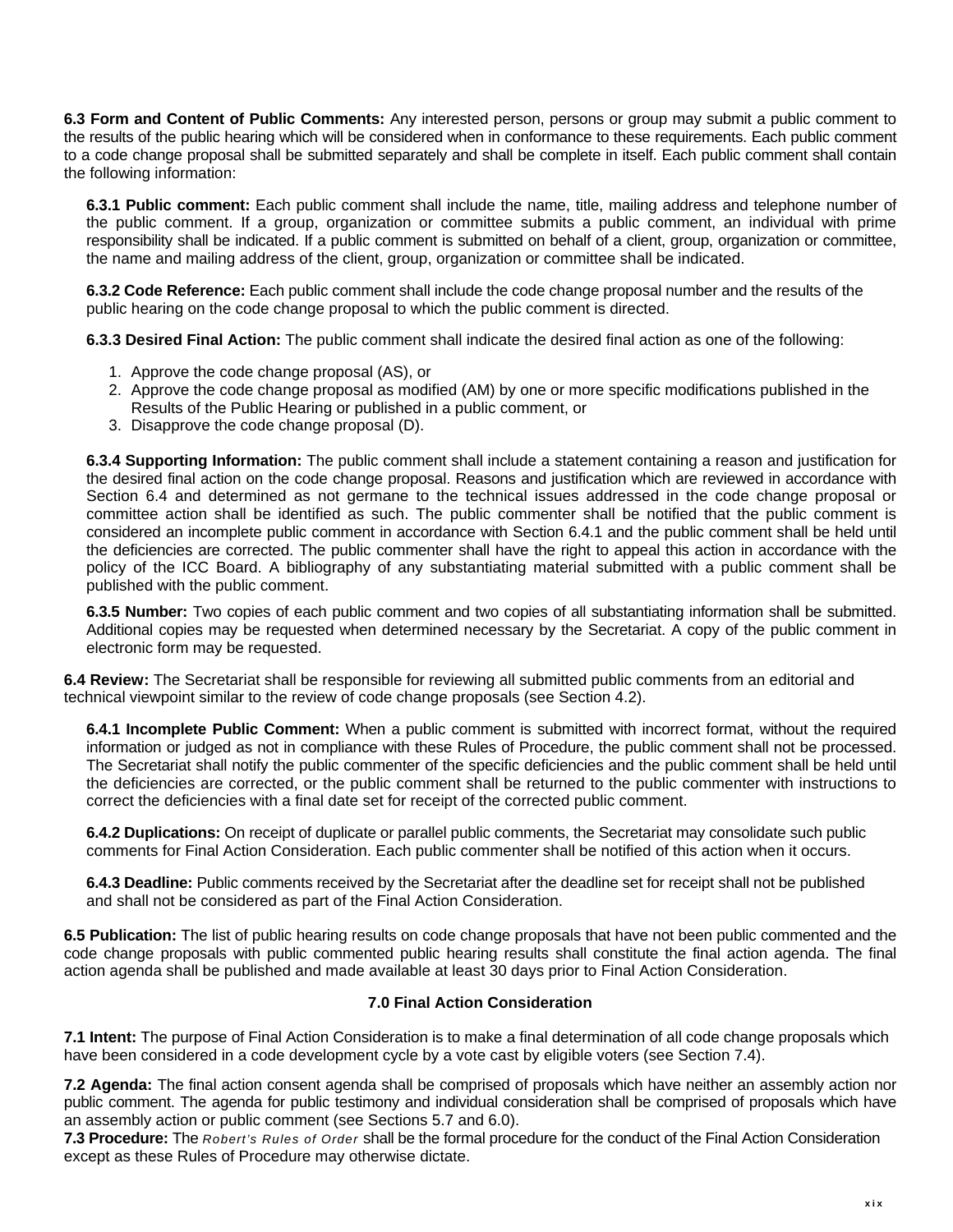**7.3.1 Open Meetings:** Public hearings for Final Action Consideration are open meetings. Any interested person may attend and participate in the Floor Discussion.

**7.3.2 Agenda Order:** The Secretariat shall publish an agenda for Final Action Consideration, placing individual code change proposals and public comments in a logical order to facilitate the hearing. The proponents or opponents of any proposal or public comment may move to revise the agenda order as the first order of business at the public hearing, or at any time during the hearing except while another proposal is being discussed. Preference shall be given to grouping like subjects together, and for moving items back to a later position on the agenda as opposed to moving items forward to an earlier position. A motion to revise the agenda order is subject to a 2/3 vote of those present and voting.

**7.3.3 Final Action Consent Agenda:** The final action consent agenda (see Section 7.2) shall be placed before the assembly with a single motion for final action in accordance with the results of the public hearing. When the motion has been seconded, the vote shall be taken with no testimony being allowed. A simple majority (50% plus one) based on the number of votes cast by eligible voters shall decide the motion.

**7.3.4 Individual Consideration Agenda:** Upon completion of the final action consent vote, all proposed changes not on the final action consent agenda shall be placed before the assembly for individual consideration of each item (see Section 7.2).

**7.3.5 Discussion and voting:** Discussion and voting on proposals being individually considered shall be in accordance with the following procedures:

- 1. **Allowable Final Action Motions:** The only allowable motions for final action are Approval as Submitted, Approval as Modified by one or more modifications published in the Final Action Agenda, and Disapproval.
- 2. **Initial Motion:** The Code Development Committee action shall be the initial motion considered.
- 3. **Motions for Modifications:** Whenever a motion under consideration is for Approval as Submitted or Approval as Modified, a subsequent motion and second for a modification published in the Final Action Agenda may be made (see Section 6.3.3). Each subsequent motion for modification, if any, shall be individually discussed and voted before returning to the main motion. A two-thirds majority based on the number of votes cast by eligible voters shall be required for a successful motion on all modifications.
- 4. **Voting:** After dispensing with all motions for modifications, if any, and upon completion of discussion on the main motion, the Moderator shall then ask for the vote on the main motion. If the motion fails to receive the majority required in Section 7.5, the Moderator shall ask for a new motion.
- 5. **Subsequent Motion:** If the initial motion is unsuccessful, a motion for one of the other allowable final actions shall be made (see Section 7.3.3[1]) and dispensed with until a successful final action is achieved.

**7.3.6 Proponent testimony:** The Proponent of a public comment is permitted to waive an initial statement. The Proponent of the public comment shall be permitted to have the amount of time that would have been allocated during the initial testimony period plus the amount of time that would be allocated for rebuttal.

**7.3.7 Points of Order:** Any person participating in the public hearing may challenge a procedural ruling of the Moderator. A majority vote of the eligible voters as determined in Section 5.7.4 shall determine the decision.

**7.4 Eligible Voters:** ICC Governmental Member Representatives in attendance at the Final Action Hearing shall have one vote per eligible attendee on all International Codes.

**7.5 Majorities for Final Action:** The required voting majority based on the number of votes cast by eligible voters shall be in accordance with the following table:

| <b>Committee</b> |                 | <b>Desired Final Action</b>                                                                                          |                 |
|------------------|-----------------|----------------------------------------------------------------------------------------------------------------------|-----------------|
| <b>Action</b>    | AS              | AM                                                                                                                   | D               |
| AS               | Simple Majority | 2/3 Majority                                                                                                         | Simple Majority |
| AM               | 2/3 Majority    | Simple Majority to sustain the Committee<br>or:<br>2/3 majority on additional modifications and<br>2/3 on overall AM | Simple Majority |
| D                | 2/3 Majority    | 2/3 Majority                                                                                                         | Simple Majority |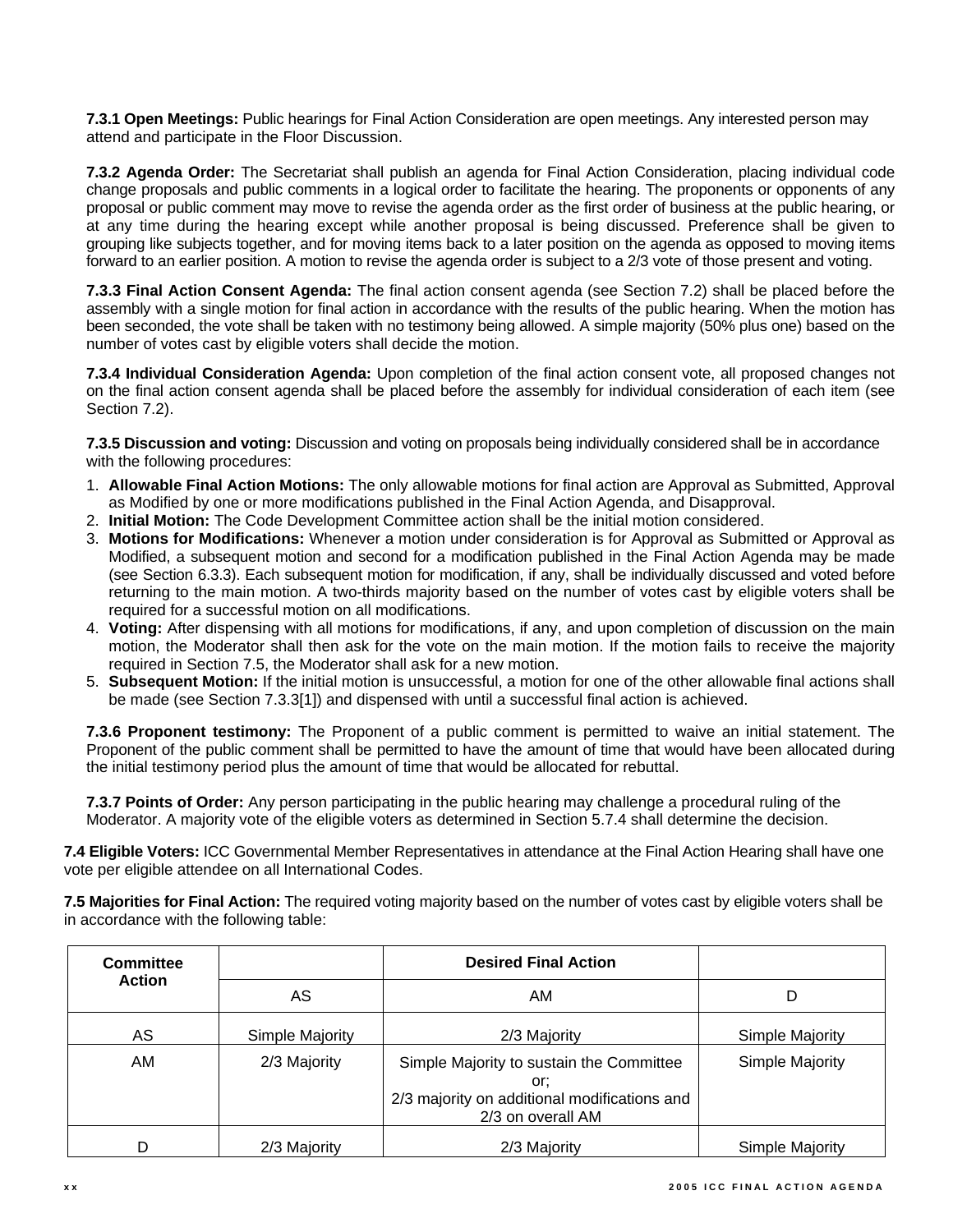**7.5.1 Failure to Achieve Majority Vote:** In the event that a code change proposal does not receive any of the required majorities for final action in 7.5, final action on the code change proposal in question shall be disapproval.

**7.6 Publication:** The final action on all proposed code changes shall be published as soon as practicable after the determination of final action. The exact wording of any resulting text modifications shall be made available to any interested party.

#### **8.0 Appeals**

**8.1 Right to Appeal:** Any person shall have the right to appeal a substantive or procedural action or inaction in accordance with the policy of the ICC Board.

Appeals shall be based on substantive or procedural criteria, or both, and include a statement as to why the ICC action should be modified. The ICC will not render decisions on the relative merits of technical matters, but will consider whether due process was afforded technical concerns.

The following sections of the April 30, 1999(e) procedures were revised on: *June 21,1999:* 3.6.3 (2), 5.2, 5.2.4, 5.2.5, 5.2.6; *July 21, 1999:* 7.3.1; *September 16, 1999:* 1.6; *December 11, 1999:* 7.5; *April 20, 2000: 3.3.4(6),* 3.4, 5.7.1, 5.7.3, 5.7.4, 5.7.4.1, 5.7.4.2, 5.7.4.3, 6.3.3, 6.3.5, 7.3.3, 7.4.2, 7.5, 7.5.1; *April 28, 2000:* 5.2.4, 5.2.5, 5.2.6; *November 12, 2000:* 3.6.3, 5.7.4; *October 31, 2001:* 3.5, 4.5, 5.7.1, 7.3.3; *February 9, 2002:* 2.4, 6.1; *April 13, 2002:* 2.4, 4.4, 5.2.2, 5.4.4, 5.4.4.1, 5.4.4.2; *June 29, 2002:* 3.5; 6.3.2; *April 6, 2003:* 1.5, 2.4, 3.3.4(4), 3.4, 4.4, 5.2, 5.2.1, 5.5.2(1), 5.5.2(2), 5.7.1(2), 5.7.4, 6.1, 7.3.3(2), 7.4; *January 19, 2004: 3.3.4(3),* 4.3, 6.3.4, 6.4.1; *May 15, 2004:* 1.6, 2.4, 3.3.4(5), 3.6.1(1), 4.6, 5.2.2, 5.5.2(1), 5.7.1(2), 5.7.3, 7.3.1, 7.3.2, 7.3.6, 7.3.7